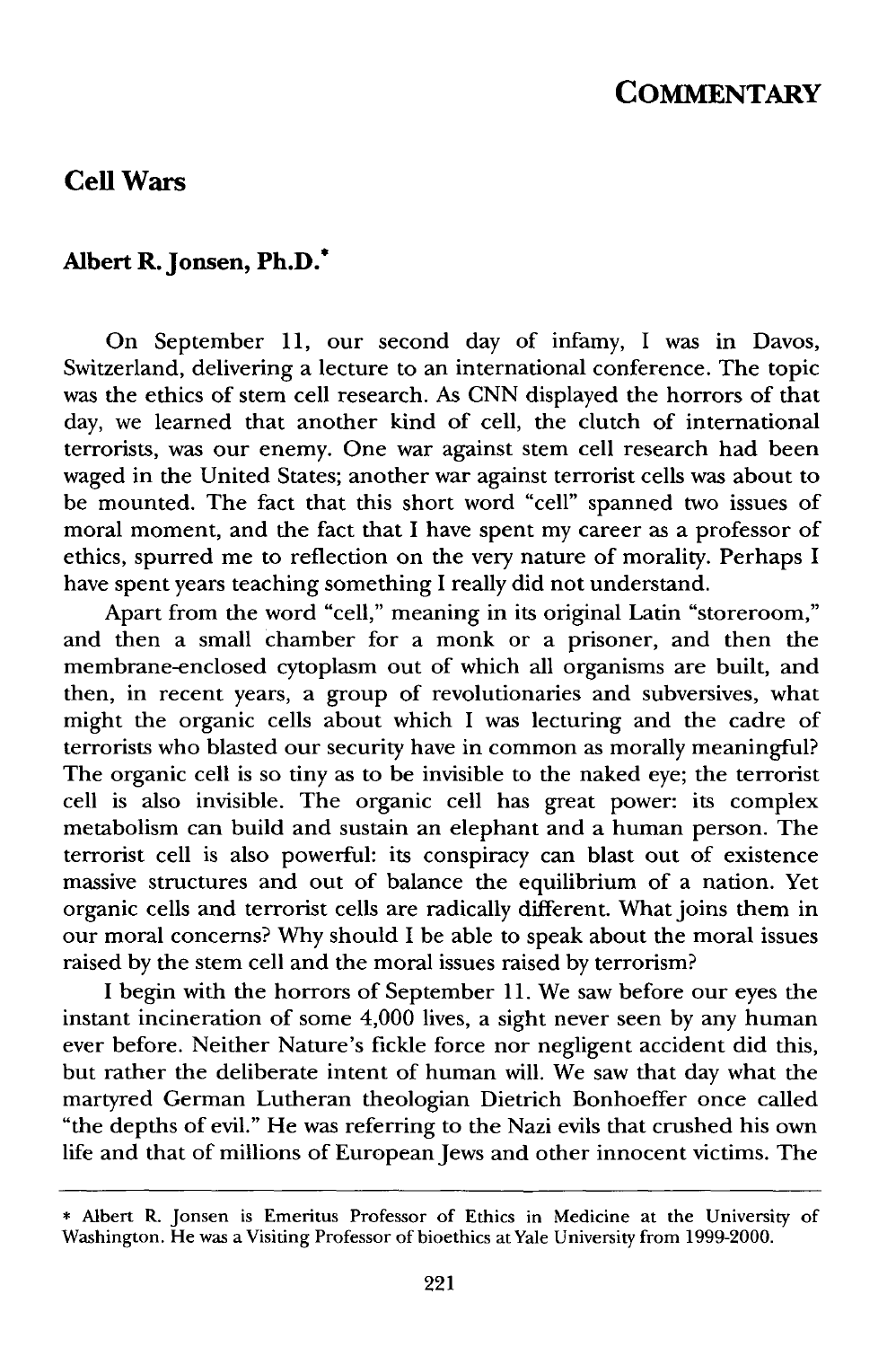horrors of that genocide soon came to be known as The Holocaust. The events of September 11 were also a "holocaust," a word that appears in Greek literature and in the Greek Septuagint version of the Hebrew bible to designate a sacrificial offering consumed entirely by fire. Although vastly different in scale, the Nazi Holocaust and this contemporary holocaust both manifest evil so deep that no justification or excuse can free them from utter condemnation. Of course, the Nazis believed that their goal of racial purity justified their destruction; of course, the Islamic terrorists believe that their defeat of the Great Satan renders their destruction praiseworthy. But is not reason revulsed by these rationales? Here the first task of the moral philosopher is engaged: How are we to think about moral relativism? Can we simply glance at the horrors of those two holocausts and say that if Nazis and Taliban think they were good, they must be so? Are there not evils so deep that human moral judgment must condemn them? If there are not, all the work of ethics is relativistic and ultimately meaningless.

Turn to the other cell, the stem cell, infinitesimal origin of our total organism. Microbiologists identify the embryonic stem cell as the chamber of cytotoplasm vitalized by a nucleus of chromosomes that exists only for a few days after fertilization or cloning. They are at that point the cells of no particular tissue or organ but are ready to become all tissues and organs once implanted in a womb. Only recently have scientists discerned that these very early cells could be preserved in their primal state and then prepared to become particular tissues and organs that can be transplanted into those whose tissues and organs need repair. In order to do this, however, the evolving embryo will be stopped in its evolution toward a fetus and a baby, and its cells will be diverted to therapeutic use for others. This ending of embryonic life has been called murder, equivalent to the killing of a child or a person. The research promising repair of neural cells, liver cells, and heart cells is a moral evil because it originates with the deliberate murder of a human being. This is a violation of the sanctity of life. Yet is not the salvage of human life from the ravages of damaged neural or islet cells an acknowledgment of the sanctity of life?

Pastor Bonhoeffer's words about the depths of evil come from a sentence that opens one of the most eloquent passages of the martyred theologian's writings:

One is distressed by the failure of reasonable people to perceive either the depths of evil or the depths of the holy. With the best of intentions they believe that a little reason will suffice them to clamp together the parting timbers of the building. They are so blind that in their desire to see justice done to both sides they are crushed between the clashing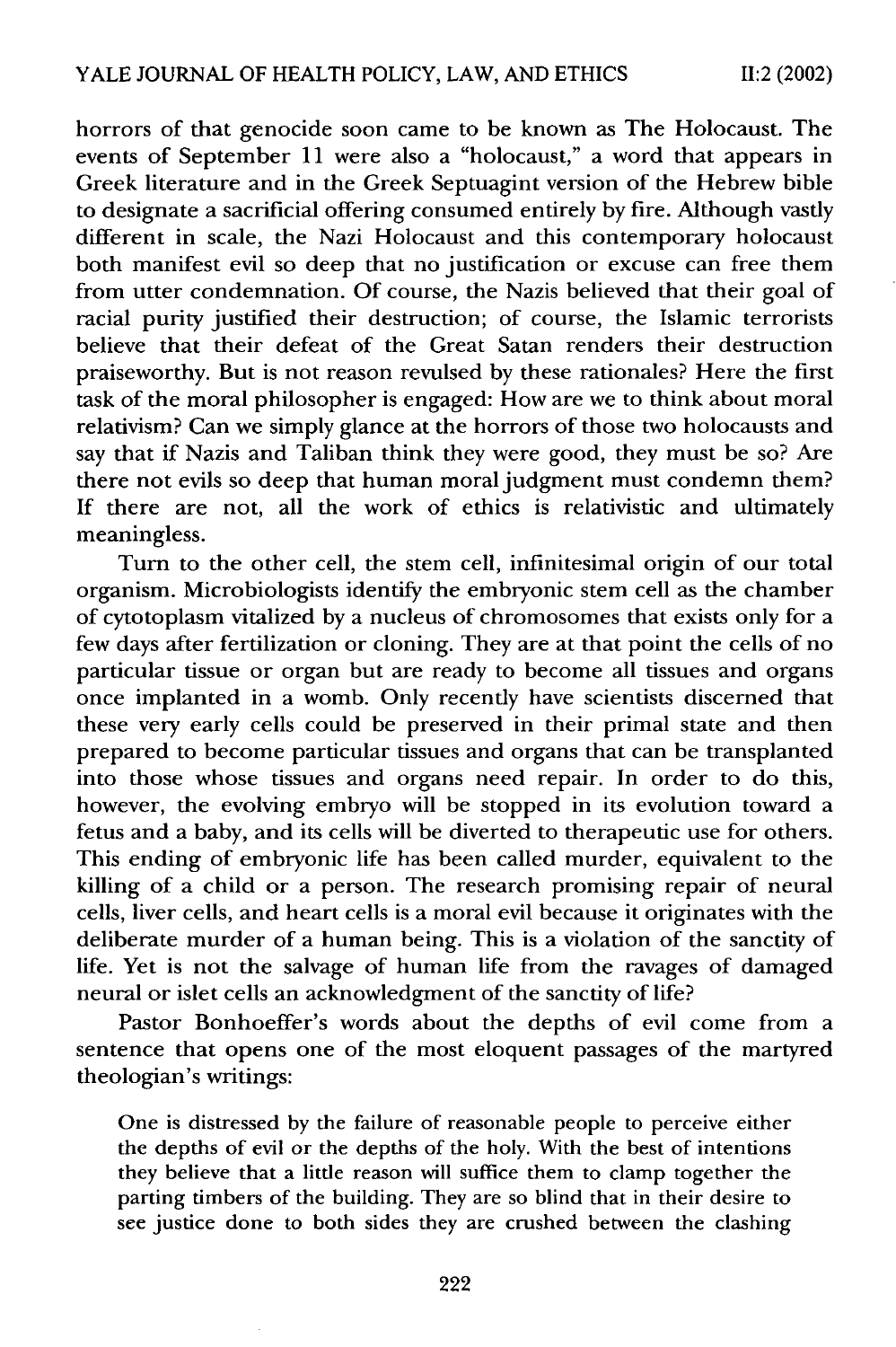forces. Bitterly disappointed at the unreasonableness of the world, they see that their efforts must remain fruitless and they withdraw resignedly from the scene or yield unresistingly to the stronger party.<sup>1</sup>

"The depths of evil or the depths of the holy." These are the words that have lingered in my mind for decades as I attempted to study and teach ethics. Bonhoeffer is speaking, in this passage. not of ordinary people, to whom it might well apply, but rather of "ethicists," those philosophers and theologians who make it their life's vocation to instruct ordinary people about the good and the right, or if not to instruct, at least to clarify what right and good might mean in a confusing world.

Western philosophical and theological thought has given much attention to ethics, from Socrates to the Stoics, from Jesus to Augustine and Aquinas, from Moses to Maimonides, from Hume and Locke, Kant and Hegel, to James, Dewey, and Rawls. How much deep thought about the meaning and value of human life in society! Yet, when we put down the words of these deep thinkers and turn to practical life, we improvise an ethic to fit the needs of persons in particular times and places. This improvisation is the work of reason, seeking to understand how to stay alive and flourish in humane conditions.

Ethics is an improvisation, much like the improvisation allowed to the pianist or violinist in the classical sonata. "Improvisation," says a dictionary of music, "is the invention of music at the time it is being performed... on the spot, without being written down."<sup>2</sup> This is, of course, the way most music has been made through human history and it is the way much of the best jazz is made today. In the seventeenth and eighteenth centuries, as composers perfected the concerto form for orchestra and solo instrument, they often allowed the soloist an opportunity to show technical skill by departing from the composer's notation and playing freely for some time. These "cadenzas" usually came just before the end of the first movement, following the statement of themes and their recapitulation, so that the pianist might pick up the melodies already established in the notated score and modify them in harmony, rhythm, modulation of key, and phrasing. The pianist now becomes an improvisationist, allowed to depart from the notation of the composer's score, but still restrained within certain limits as he or she creates music extemporaneously.

Melodies, while varied, are still heard; keys are modulated but not forgotten. The sounds of the improvisation must, in some definite way, echo the sounds of the score. Haydn, it is said, was once so dismayed by a soloist's liberties that he loudly remarked at the end of the cadenza, "welcome home, Mr. Dubourg." Improvisation allows the virtuoso to stray, wander, and explore, but not too far from home. It departs from the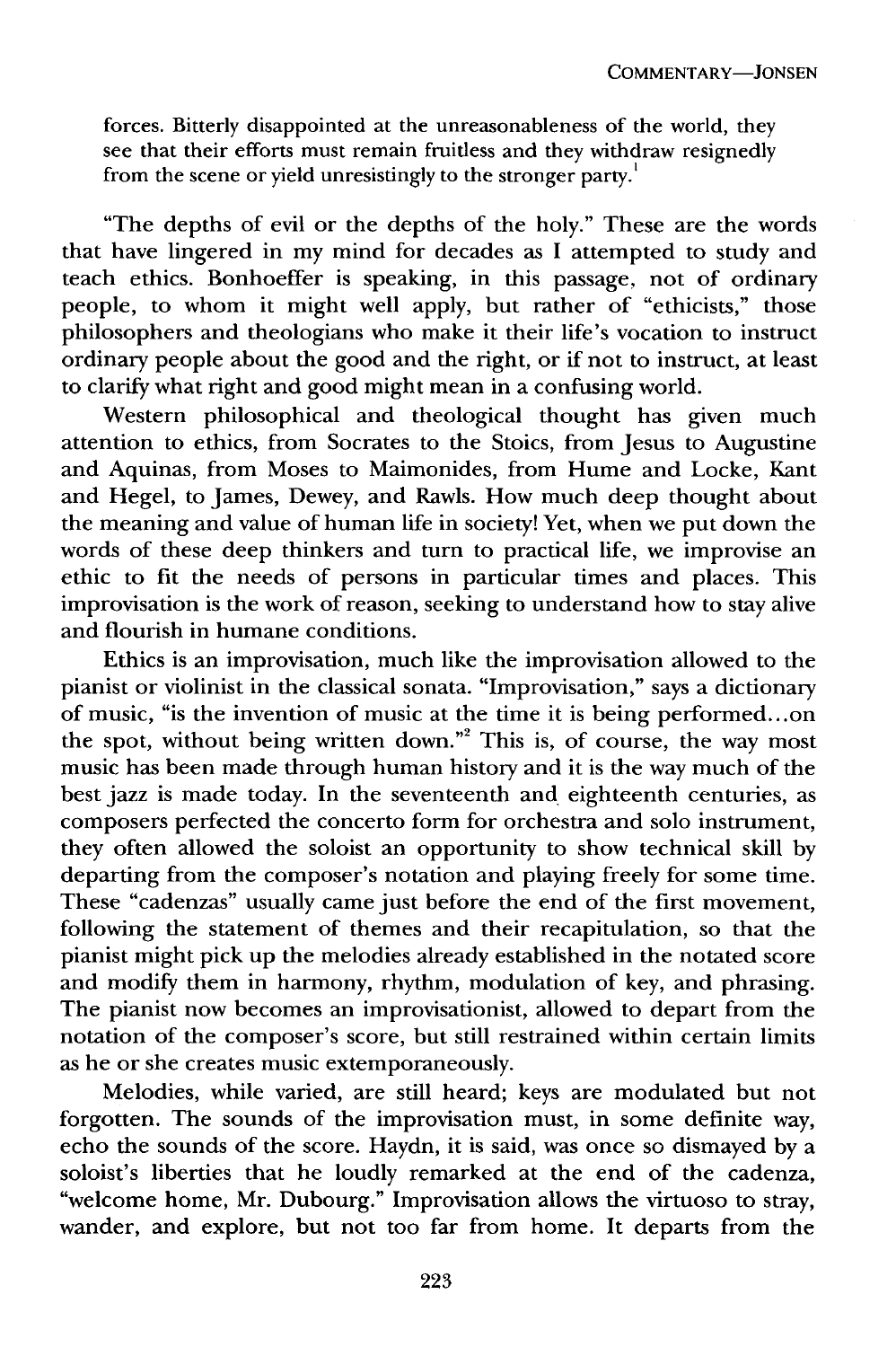composition and must return to it and, indeed, even as it flows from the artist's virtuosity, it must remain at least remotely true to the composer's inspiration. Improvisation is, I am told, a difficult art and, while Mozart and the other great composers left cadenzas to their performers, they also wrote them themselves, and today most pianists play the composer's cadenza rather than improvise.

I think that practical ethics is very much like musical improvisation. In a realm of practical life, whether it is medicine, familial or sexual association, commerce, or politics, certain great themes, articulated by the great thinkers and felt by the populace, are heard: Medicine must care for the sick, families must nourish children, business must be honest, politics must seek peace and the common welfare. But once these themes are heard, a multitude of practical problems must be faced, for which the themes, while inspiring, are insufficient. Those problems must be solved by careful study and creative responses to the particular shape of the problems. While the improvisations have taken different forms over the centuries, they stay remarkably close to the themes that can be heard from morality outside medicine: put most succinctly by the Roman Jurisprudents, "live honestly, hurt no one and give to each what is due." It is unquestionably true that some improvisations have been more successful than others.

Yet these improvisations are, in Bonhoeffer's phrase, "the work of little reason." They are devised by reason working on the problem; they are implemented by reason recognizing the situations in which restraint is required. They work well when the building, again to recall Bonhoeffer's image, is in good condition: little reason holds the timbers together effectively enough. Yet, when the timbers are parting, under storm or in earthquake, little reason begins to fail. The improvisations are created for ordinary times; they manage the difficulties that disrupt the tenor of ordinary times. But when ordinary times are torn asunder, little reason, which seeks to do justice to all parties, can no longer hold the building together. The ethics of ordinary times, the improvisations of little reason, are insufficient. As is often the case with reason, it does not break totally, but becomes twisted. The same terms that in ordinary times provide sensible advice for the management of problems take on meanings that justify outrageous departures from that sensible advice. People who espouse principles find themselves proclaiming the same principles to do the opposite things they did in ordinary times. And, of course, they say that these are not ordinary times.

So, under stress, the intricate improvisations of a particular ethic, medical, clerical, or political, are twisted and stretched until the building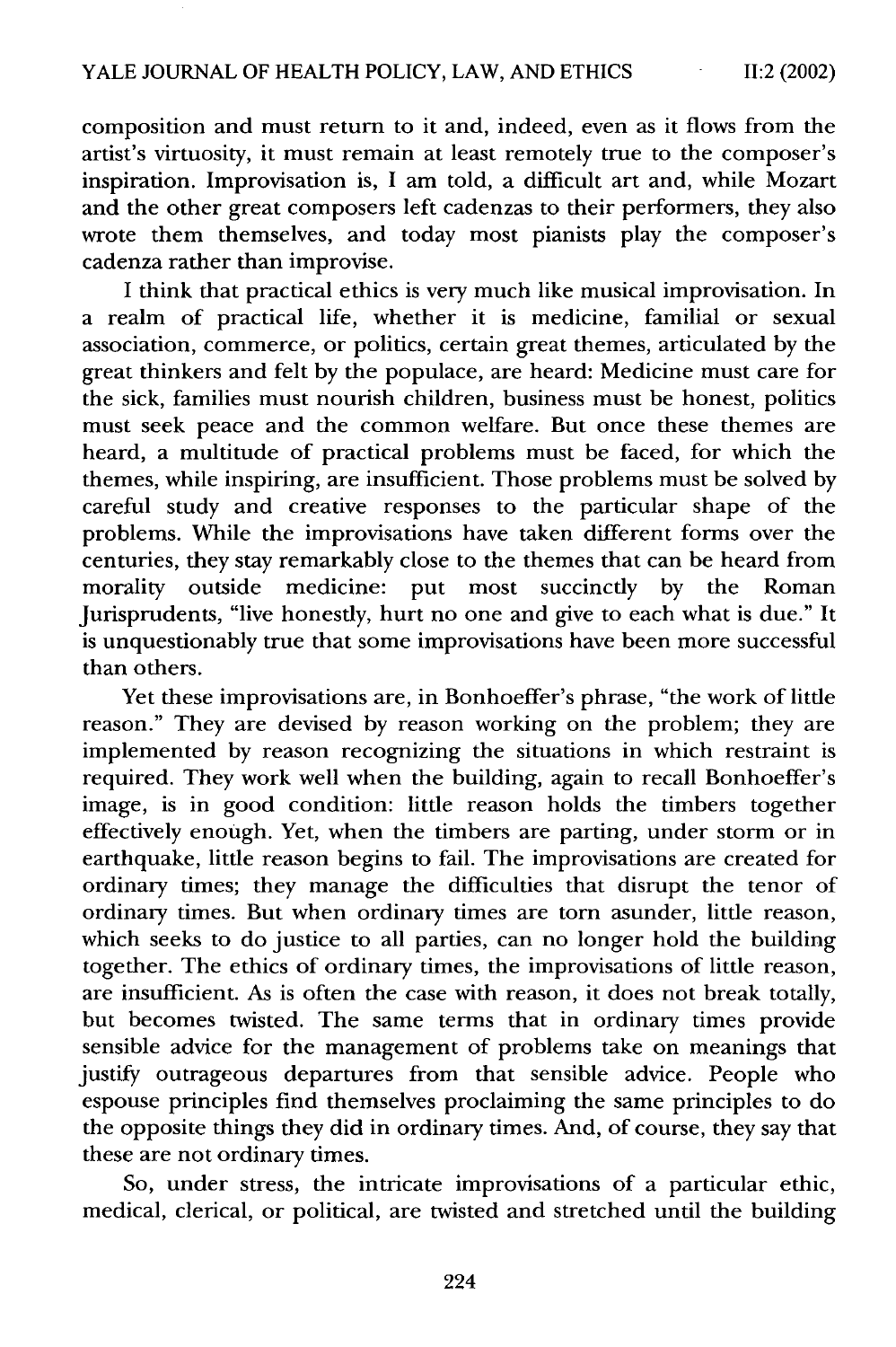comes apart. That is, the activity which that ethic preserved no longer looks at all as it should: politics exploits the people, religion enslaves them, and medicine kills them. It is now that Bonhoeffer's principal thesis must appear: The failure of reasonable people to perceive either the depths of evil or the depths of the holy. "The depths of evil or the depths of the holy"-terrifying words at both ends. The depth of evil generates terror before the destruction of all that gives familiar stability to life, the abyss that opens when the ordinary is smashed in every respect. Terror that comes when life is at every moment in peril; when love's bonds are ripped apart. The depth of the holy is the Mysterium Tremendum, the words philosopher Rudolf Otto used to describe the Divine Presence: a mystery that makes humans tremble, not in fear, but in exaltation and ecstasy. How peculiar that Bonhoeffer neglects the common metaphor: heights of the holy and depths of evil. Yet, in saying "depths of holy and depths of evil," he emphasizes the most paradoxical of metaphysical and psychological realities: While the holy and the evil may be polar opposites, we humans too often confuse them. In principle, we revere the one and despise the other, yet in our decisions and actions we mix them horribly.

Still, we must perceive them and consistently attempt to keep them distinct. I think that Bonhoeffer wished to tell us that the improvised ethics of little reason, useful as it is in ordinary times, has sustaining strength only if surrounded by a vivid perception of what lies beyond the problems of ordinary times. The perception of the depth of evil and the depth of the holy is the external force that supports the interior bindings of the ethics of little reason and sustains it under pressure. Without this perception, the improvised ethics are impotent. Yet, how do we perceive the depths of evil and the depths of the holy? These seem incommensurable. We see depths of evil, or approaches to it, so very often: the killing fields of Cambodia and Bosnia, the slaughters in Rwanda, the starvation in Somalia, the bombings in Ulster, Tel Aviv, and Oklahoma City, and now the tragedy of the twin towers; even the smaller horrors of blasting a Birmingham Sunday School, or gunning down fellow high-school students. Are these not visions of the depths of evil? But are there not other depths of evil in the political and economic world that we ignore and which do as much harm to life and the world as these horrors?

We do not often see visions of the depths of the holy. Perhaps we saw those depths in the courage of the New York police and firefighters at Ground Zero, in the superhuman efforts to save lives, in the tiny panegyric paragraphs about the victims that appear daily in the *New York Times.* When we do glimpse the depth of the holy, in the face of a saint or the courage of a savior of the imperiled, it seems so quickly erased by the magnitude of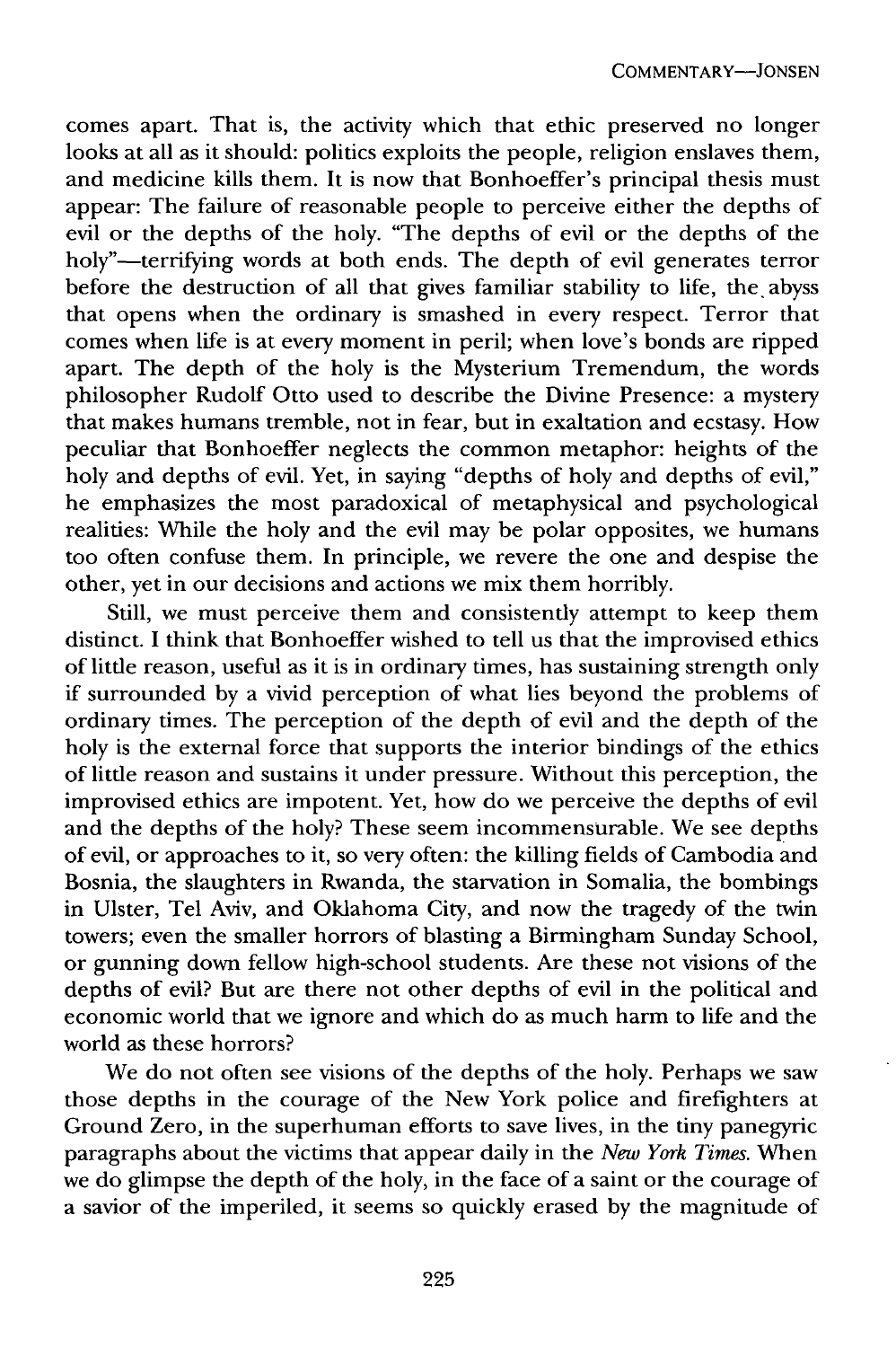evil around it. And, as I noted, our inability to keep distinct the depths of evil and the holy makes recognition of the true lineaments of both perilously difficult.

How can "reasonable people.. .perceive the depths of the holy and the depths of evil" when we seldom can see either clearly? Might we not excuse ourselves due to our congenital blindness or myopia? I think not. It is, I believe, in the very improvisations of little reason at which we are so competent that we can glimpse, if we are alert, the forces of the holy and of evil. While in ordinary times, we may debate with great seriousness the adequacy of these improvisations, an alert ethicist will constantly glimpse behind these arguments the possibility of evil and holiness. We rarely converse directly about such things and rarely press our debates to those further fields. Indeed, when we do, someone is likely to accuse us of extremism. Still, even without explicit exploration, we must be constantly alert to the drift of our improvisations. They may move, almost imperceptibly, away from the themes that inspire them and, almost without our noticing, become parodies of what they had been created for. The themes that ultimately must inspire our morality are the constant work of reason and sensibility to counter human impetuosity, lethargy, and selfishness. Evil will always be with us, but it must be repudiated without compounding evil and thus must be fought with reason and sensibility. The sanctity of life will draw us, but it must be embraced without fanaticism, irrationality, and insensitivity.

Our war against terrorist cells will engage evil and the holy. We will be forced to ask how we can repel evil and still sustain the holiness of freedom and humaneness. Our war about the stem cells must recognize that we deal with the beginnings of human life, and thus the sanctity or holiness of all human life, and our moral ingenuity will be stressed to effect the good of healing without doing evil. The two cell wars are not, in essence, very different.